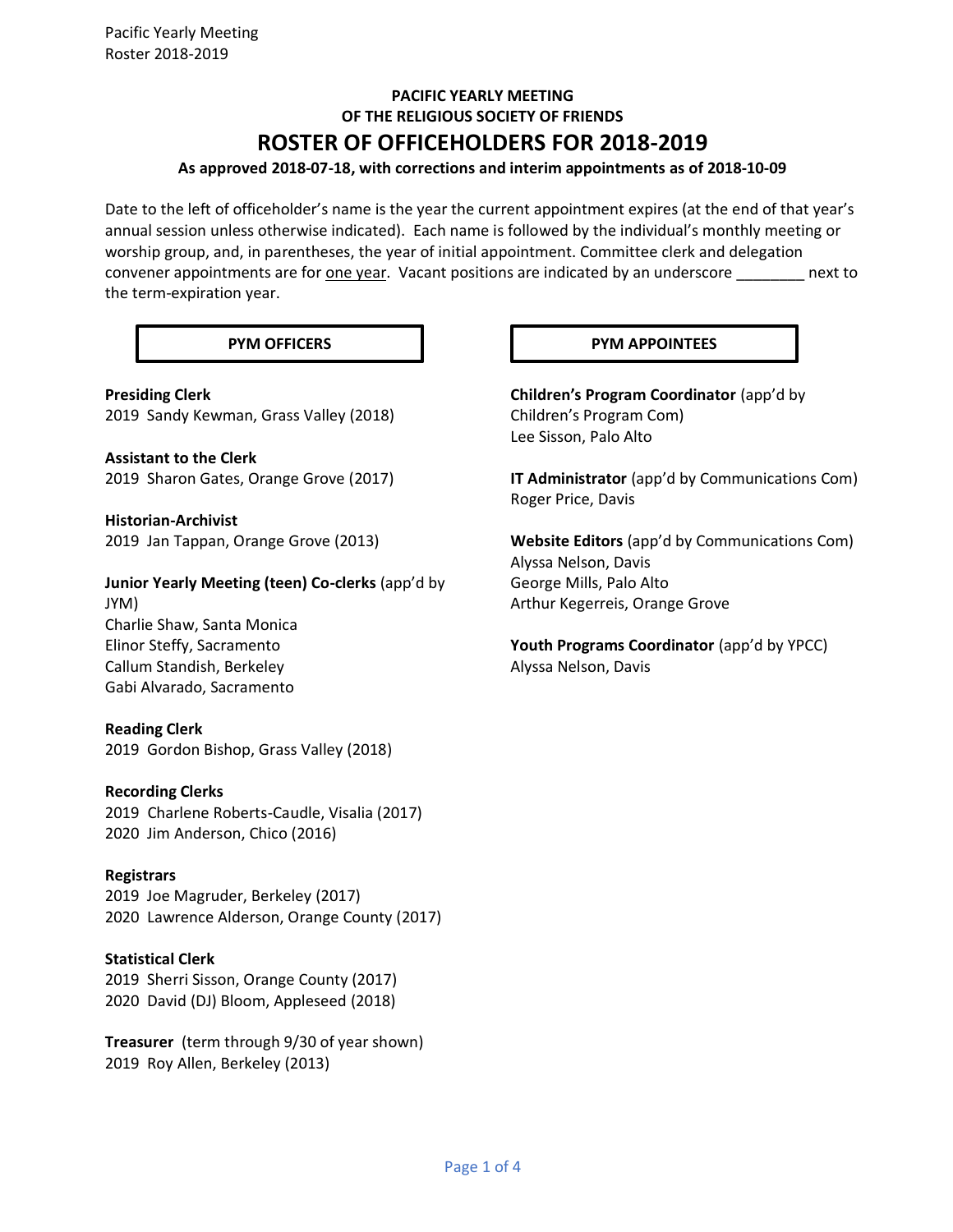#### **PYM COMMITTEES**

#### **Arrangements Committee**

2019 Bronwen Hillman, Mexico City (2017) Clerk 2019 Don Sands, Sacramento (2018) 2020 Jan Turner (food), Humboldt (2018) 2020 Kate Connell, Santa Barbara (2018) 2021 Ann Fuller, Santa Monica (2018) 2021 Emily Walden, Central Coast (2018) Ex Officio: Registrars

#### **Children's Program Committee**

2019 Stanley Chagala, Redwood Forest (2018) 2020 Vivian Carlson, Honolulu (2017), Convener 2021 Maia Ostrom, Central Coast (2018) 2021 Sasha Horowitz, Santa Monica (2018) **Ex Officio: Children's Program Coordinator,** Youth Programs Coordinator

# **Children's Program Coordinator Position Ad Hoc Committee**

Julie Harlow, Davis (2018) Chamba Cooke, Grass Valley (2018), Convener Sally Kingsland, Palo Alto (2018) Roy Allen, Berkeley (2018)

#### **Communications Committee**

2019 George Mills, Palo Alto (2016) 2019 Mary Klein, Palo Alto (2018) 2020 Arthur Kegerreis, Orange Grove (2018) 2020 Hannah Lewbell, San Jose (2018), Co-clerk 2021 Lawrence Alderson, Orange County (2018), Co-clerk

Ex Officio: Website Editors, IT Administrator, Assistant to the Clerk, Youth Programs Coordinator

#### **Faith and Practice Revision Committee**

2019 Jennifer Carr, Reno (2018) 2019 Patricia Portillo, Sacramento (2016) 2019 Sarah Tyrrell, Berkeley (2018) 2020 Carl Magruder, Str. Ck. (2014), Co-clerk 2020 Laura Magnani, Berkeley (2016), Co-clerk 2021 Sue Scott, Inland Valley (2018) 2021 Stan Searle, Santa Monica (2018) Ex Officio: Historian-Archivist

#### **Finance Committee**

2019 Sherri Sisson, Orange County (2018) 2019 Sandy Farley, Palo Alto (2015), Clerk 2020 Sharon Shen, Berkeley (2015) 2020 Emma Castanedo, La Jolla (2017) 2021 Robert Levering, Santa Cruz (2018) 2021 \_\_\_\_\_\_\_\_\_\_\_\_\_\_\_\_\_\_\_\_\_\_\_\_\_\_\_

Ex Officio: Treasurer, Statistical Clerk

# **Holding Corporation**

2019 Jeff Kroeber, San Jose (2013) 2019 Stratton Jaquette, Palo Alto (2016) 2020 Jennifer Carr, Las Vegas (2014) 2020 Sharlene Roberts-Caudle, Visalia (2014) 2021 Paul Harris, Redwood Forest (2018) 2021 Margaret Mossman, Berkeley(2018) Ex Officio: Treasurer, Presiding Clerk (Holding Corp. appoints its own officers)

#### **Junior Yearly Meeting (JYM) Committee** (adult committee)

2019 Dan Strickland, Orange Grove (2013) 2019 Suzanne Doss, Orange Grove (2013) 2019 Muriel Strand, Sacramento (2015), Co-clerk 2020 Sarah Armstrong Jones, Big Island (2017), Co-clerk 2020 \_\_\_\_\_\_\_\_\_\_\_\_\_\_\_\_\_\_\_\_\_\_\_\_\_\_\_\_\_\_\_\_

2021 Don McCormick, Grass Valley (2017) 2021 Austin Stanion, Orange Grove (2018) 2021 David Ledderman, Orange County (2018) Ex Officio: Youth Programs Coordinator

#### **JYM Ministry and Oversight**

(teen committee, app'd by JYM) Santiago Myers, San Francisco, Clerk Eben Green, Santa Cruz Aaron Cantu, Santa Cruz Alby Penny, La Jolla Robin Johnson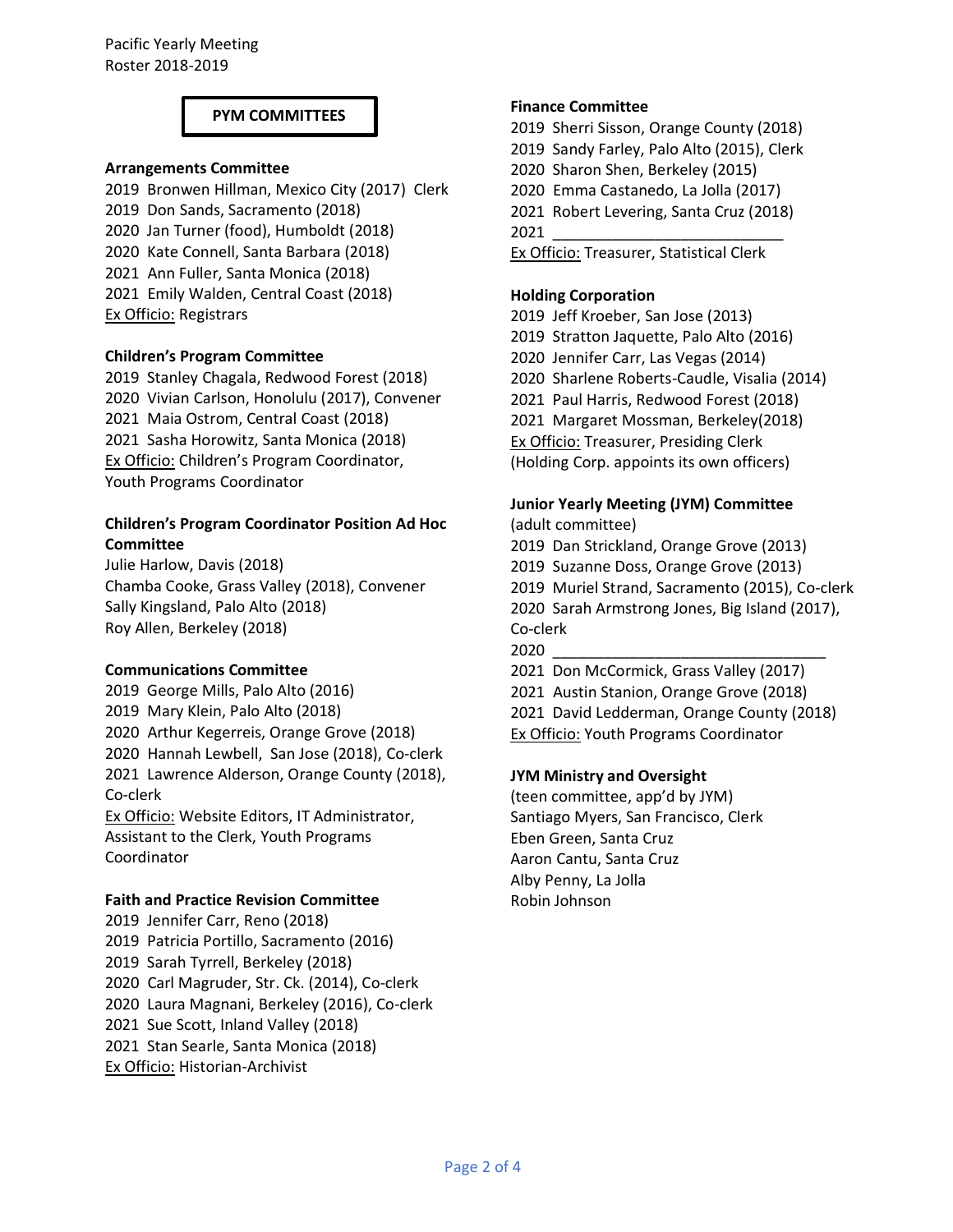Pacific Yearly Meeting Roster 2018-2019

#### **Latin American Concerns Committee**

2019 Betty Guthrie, Orange County (2016) 2019 Nate Secrest, Lake County (2016) 2020 Margaret Bean, Guatemala (2013) 2020 Burton Housman, La Jolla (2015) 2020 Patricia Portillo, Sacramento (2017) 2021 Linda Rowell, Chico (2015 ), Co-clerk

- Appointed by Casa de los Amigos: Patricia Constantino, Mexico City (2016)
- Appointed by El Salvador Project: Hulda Muaka, Palo Alto
- Appointed by Guatemala Scholarship Program Donna Smith, Redwood For (2014), Co-clerk

#### **Ministry and Oversight Committee**

- 2019 Shayne Lightner, Santa Monica (2013) 2019 Valerie Nuttman, Santa Cruz (2016) 2019 Jim Summers, La Jolla (2016), Co-clerk
- 2020 Shan Cretin, Santa Monica (2017), Co-clerk
- 2020 Thistle West, Strawberry Creek (2017)
- 2020 Gail Eastwood, Humboldt (2018)
- 2021 Kylin Navarro, Berkeley (2015)
- 2021 Elena Anderson, Redwood Forest (2018) 2021 \_\_\_\_\_\_\_\_\_\_\_\_\_\_\_\_\_\_\_\_\_\_\_\_\_

# **Naming Committee (Committee to Nominate the Nominating Committee)**

(term through end of RepCom of year indicated) 2019 Claudia Kirkpatrick, Sacramento (2018), Clerk

2019 David Mackenzie, Orange Grove (2018) 2019 Elizabeth Bills, La Jolla (2018)

#### **Nominating Committee**

- 2019 Kate Watkins, Santa Monica (2016) 2019 Winnie Sunshine, LaJolla (2018) 2019 Heather Levien, Berkeley (2018)
- 2020 Julie Harlow, Davis (2017)
- 2020 William O'Connell, Las Vegas (2017) 2020 \_\_\_\_\_\_\_\_\_\_\_\_\_\_\_\_\_\_\_\_\_\_\_\_\_\_
- 2021 Sue Torrey, Central Coast (2016), Clerk
- 2021 Jorge Morales, San Jose (2018)
- 2021 Joe Magruder, Berkeley (2018)

#### **Peace and Social Order Committee**

- 2019 Ann Baier, San Jose (2018)
- 2019 Shannon Frediani, Santa Cruz (2016), Clerk
- 2019 David Breitzmann, San Francisco (2017)
- 2020 Stephen McNeil, Strawberry Creek (2014)
- 2020 Linnea Hanson, Chico (2017)
- 2021 Graciela Martinez, Visalia (2017)
- 2021 Brian Johnson, Santa Monica (2018)

Ex Officio:

SCQM Peace and Social Order Committee clerk,

one PYM AFSC Representative,

- one PYM FCLCA Representative,
- one PYM FCNL Representative

#### **Unity with Nature Committee**

 (Engaged in a discernment process. No Clerk currently designated.)

2019 Shelley Tanenbaum, Strawberry Ck. (2013)

- 2019 Sharon Shen, Berkeley (2016)
- 2020 Andrea Beane, Santa Monica (2017)
- 2021 Lora Powell, Berkeley (2017)

2021 \_\_\_\_\_\_\_\_\_\_\_\_\_\_\_\_\_\_\_\_\_\_\_

# **Youth Programs Coordinating Committee**

- 2019 Melissa Lovett-Adair, Ctrl. Coast (2016)
- 2019 Bertha Peña, Mexico City (2016), Co-clerk
- 2020 Jennifer Carr, Las Vegas (2013)
- 2020 Stephen Myers, Sacramento (2014)
- 2021 Rebekah Percy, La Jolla (2015), Co-clerk
- 2021 Barbara Babin, Redwood Forest (2016)
- Youth members (nominated by YPCC): TBD